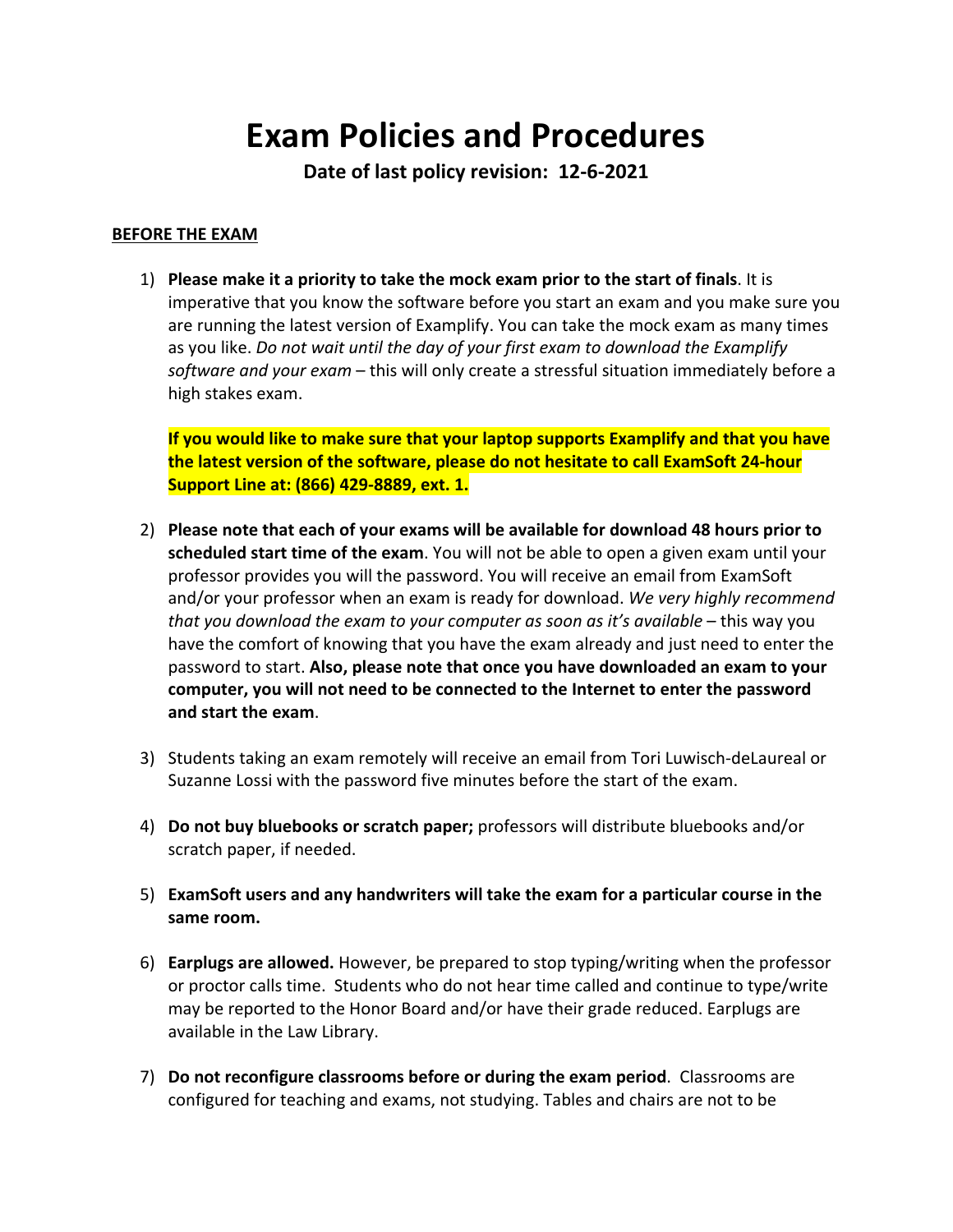repositioned. Repositioning interferes with the set-up for teaching and exams and the electrical connections to the floor and wall outlets. In addition, students are not permitted to move the dividers between rooms 342, 343, and 344. The dividers are opened and closed as needed by law school staff.

8) **Electronic devices are banned from exam rooms**. The exceptions are laptop computers if using ExamSoft and any item approved by the professor. Banned electronics include, but are not limited to: smartwatches, smartphones, cellphones, tablets, MP3 players, CD players, and calculators.

### **DURING THE EXAM**

- 1) **Professors will instruct students to place backpacks and other items not in use during the exam at the front of the room. Please make sure that your cellphone is turned off.**
- 2) **ExamSoft will automatically add your exam number to your exam. If your professor requires you to place and exam number on any other paperwork, please do so.** You may bring the LORA printout of your exam number to every exam. Do not rely on your memory.
- 3) **Please report to an exam 30 minutes prior to the start time**. After choosing a seat, launch Examplify, and take the mock exam. This will help assure there are no lastminute technical issues. All exams will start on time and no extended time will be granted to anyone who fails to comply.
- 4) After your professor provides the access password, you will be given a few minutes to review the pre-assessment notices (honor code pledge, exam instructions) before starting the test. **Some professors will enable the "Exam ID" feature – this means you will be required to take a picture of yourself using your laptop camera. Please make sure your laptop camera is working and make sure the aperture is open**.
- 5) **ExamSoft users must be at the "START EXAM" screen by the scheduled start of the exam**. Do not select "Start Exam" until the professor indicates it is time to begin the exam. Selecting "Start Exam" initiates the ExamSoft clock. You are responsible for starting the exam at the time you are scheduled to take the exam and uploading your exam on or before the time the instructions indicate you must end the exam. You are responsible for time-keeping if you begin the exam later than its scheduled time. **If you begin the exam late, the timer may suggest that you have time remaining, but the deadline for uploading your exam is the time indicated in the instructions**.
- 6) **ExamSoft users cannot use bluebooks as scratch paper.** Any student with an open computer cannot also have a bluebook. Scratch paper will be provided to all students. Any student who starts an exam in ExamSoft, but due to technical difficulties cannot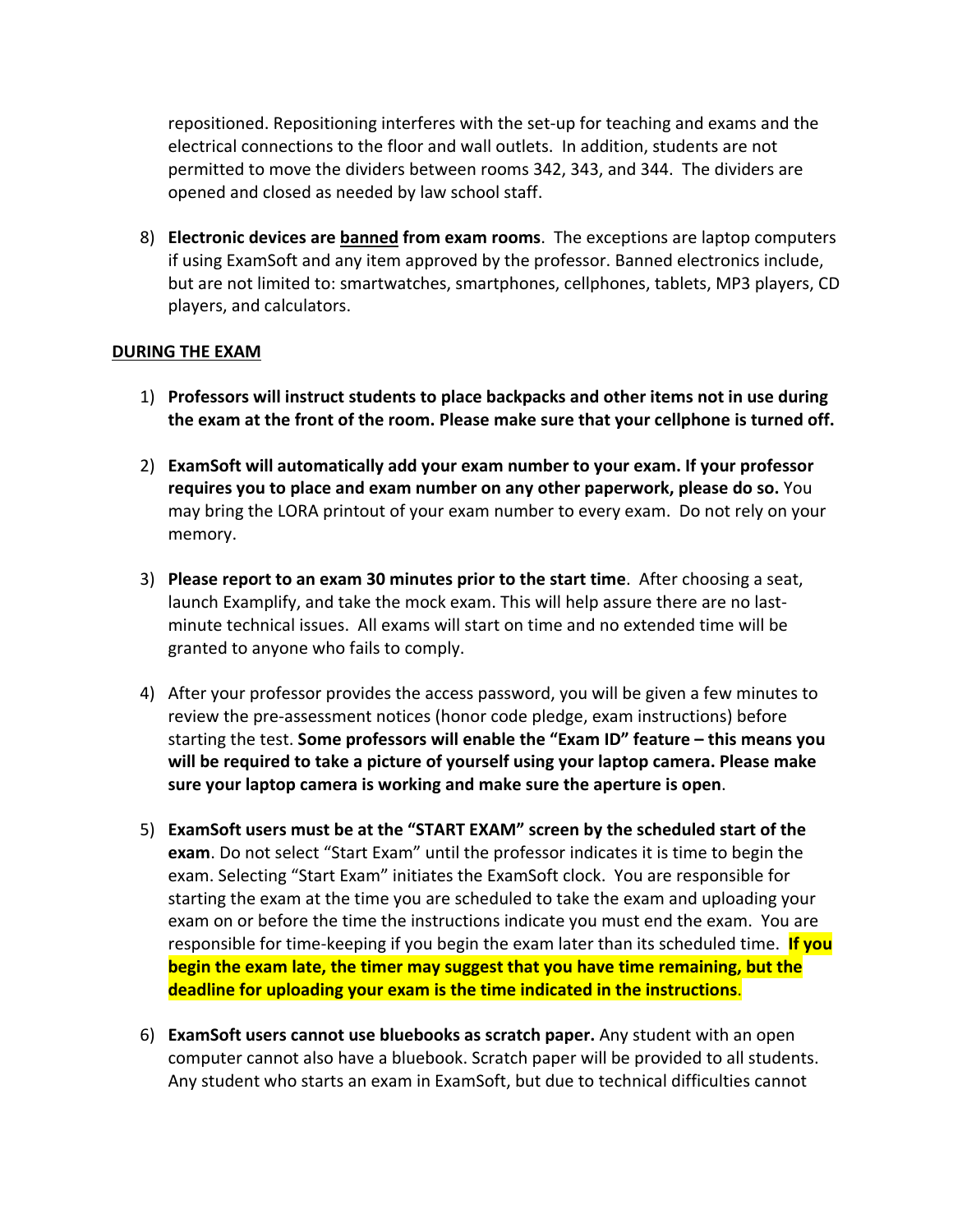finish the exam in ExamSoft, must not take a bluebook until the student's computer is closed and stowed.

- 7) **Technical assistance will be provided before, during, and after the exam**. The ExamSoft Help Desk is located on the  $4<sup>th</sup>$  floor near the elevators. The ExamSoft Help Desk opens 30 minutes prior to the start of each exam. Assistance is available throughout the exam until approximately 20 minutes after an exam ends. If you experience a system crash at any time during an exam bring your computer to the Help Desk for assistance and to receive a test RESUME CODE. If the Help Desk staff person determines your exam cannot be restarted in ExamSoft, you must finish the exam in a bluebook. Per number 6 above, no student with an open computer may have a bluebook. A student may acquire a bluebook when the student's computer has been closed and stowed. When you switch to bluebook continue where you left off in ExamSoft; do not start over and do not worry. ExamSoft auto saves your work every 60 seconds. Students who switch to bluebook must go to the Help Desk at the end of the exam to submit the ExamSoft portion of the exam. **No extra time is allowed for technical difficulties**.
- 8) **The College of Law is not responsible for laptop failure during an exam, will not provide a back-up laptop, and will not allot extra time for students to address laptop failure**. If you are presently experiencing problems with your laptop, it is necessary to have the laptop serviced before exams begin. Any laptop with an existing problem that has not been serviced prior to the start of exam will not be supported on exam day.

**Please note that the Law Library has a limited number of laptops for rental. Please see the circulation desk for more information**.

### **AFTER THE EXAM**

1) **When time is called stop typing or writing immediately!**

2) **Please carefully follow any instructions given by the professor for submitting the exam.**Please be sure to sign any attendance sheet provided by the professor.

3) **If your professor provides a hard copy test and/or scratch paper or bluebooks, you must return any paperwork at the end of every exam, unless the professor states otherwise.**

4) **HANDWRITERS**: Be sure the correct exam number is on all materials provided to you. Bluebooks should be numbered, e.g., 1 of 3, 2 of 3, 3 of 3.

5) **EXAMSOFT USERS**: Write your exam number on any materials provided to you. ExamSoft will automatically add your exam number to your exam answers.

### **To end your exam:**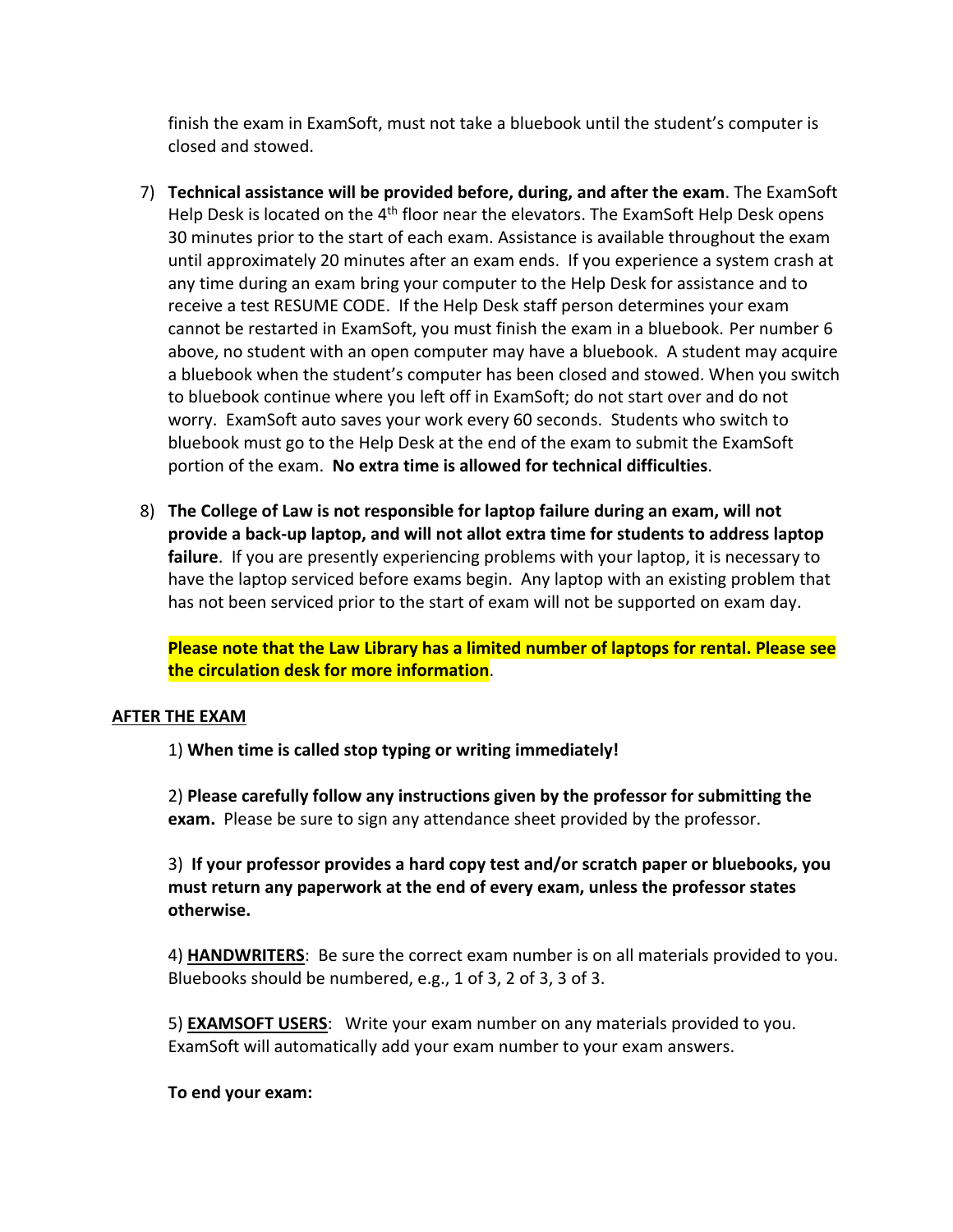If you are finished with the exam before time is called, click the "EXAM CONTROLS" dropdown and select "Submit Exam." You will be asked to confirm the completion of your exam. If you are certain that you would like to submit your exam, check the box and click "Submit Exam."

If the timer expires, a screen will appear to inform you that your "Time Limit is Reached," and the exam will be uploaded for you. Please keep track of your time to ensure your exam is uploaded at the scheduled end time.

PLEASE make sure your exam is completely uploaded. Wait until you receive the green screen, "Your exam has successfully uploaded."Do not close your laptop until you see this screen.

6) **Do not discuss the contents of any exam until grades for that class are posted**.

7) **Do not discuss the exam with the professor until grades for that class are posted**.

### **ROOM ASSIGNMENTS**

Each day of the exam period an easel in the first floor hallway across from the Career Development Office will display that day's exams and room numbers. **THE EASEL IS THE FINAL AUTHORITY ON ALL ROOM NUMBERS**. If the easel lists a different room number than the online schedule, please go to the room listed on the easel. **Additional easels will also be placed on the 3rd and 4th floors (near the elevators) for your convenience.**

#### **MAKE-UP EXAMS**

1) Please report to the assigned make-up room the day of your make-up exam. Law Records staff will proctor the makeup exam for you and will have any additional materials on hand.

2) Students should report to makeup exams 30 minutes early.

3) Please note that students will be sitting for makeups for many different classes each day. Students will likely have different testing times, instructions, allowed items, etc. Please be careful to note your exam information only.

#### **DAY OF EXAM EMERGENCIES**

1) In the event of a personal or family emergency that occurs during the exam period students may request an exam be rescheduled. **DO NOT CALL OR E-MAIL THE PROFESSOR**. Contact Dean Mary Algero, Associate Dean for Academic Affairs, at [algero@loyno.edu,](mailto:algero@loyno.edu) preferably before the exam starts. Documentation of the emergency/illness is required.